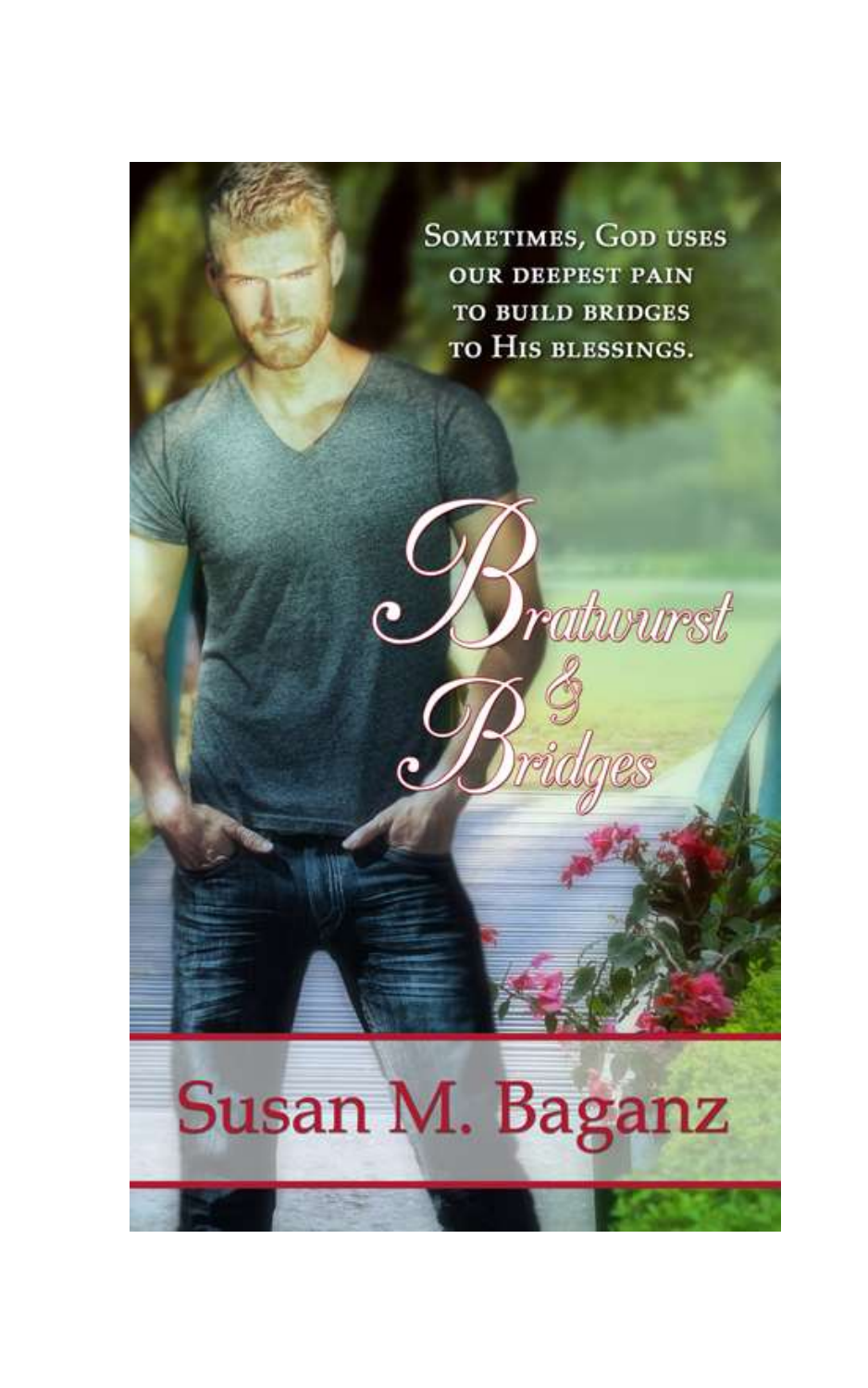# Bratwurst and Bridges

*Orchard Hill Romance #5*

*Susan M. Baganz*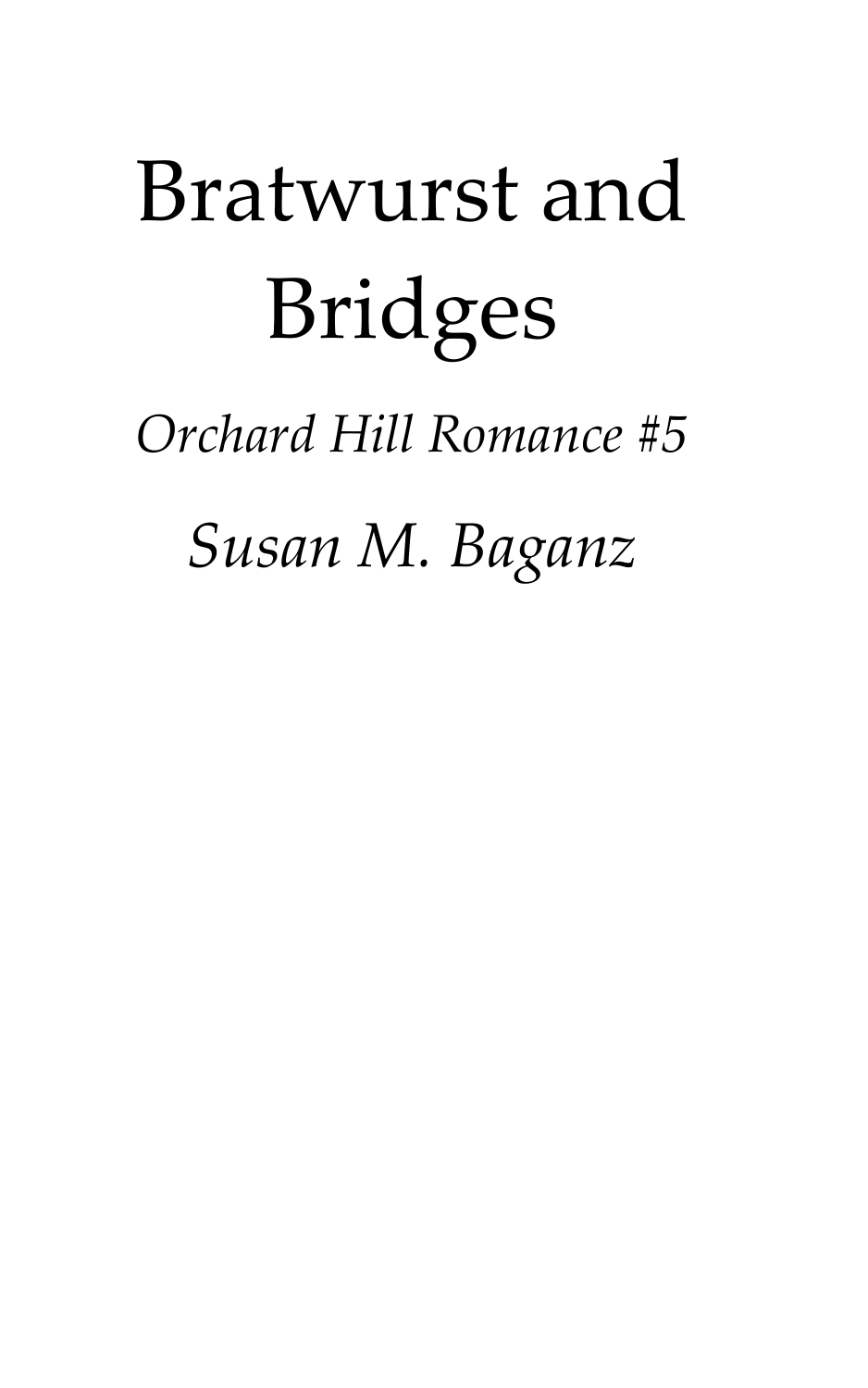This is a work of fiction. Names, characters, places, and incidents either are the product of the author's imagination or are used fictitiously, and any resemblance to actual persons living or dead, business establishments, events, or locales, is entirely coincidental.

Bratwurst and Bridges COPYRIGHT 2017 by Susan M. Baganz

All rights reserved. No part of this book may be used or reproduced in any manner whatsoever without written permission of the author or Pelican Ventures, LLC except in the case of brief quotations embodied in critical articles or reviews.

eBook editions are licensed for your personal enjoyment only. eBooks may not be re-sold, copied or given to other people. If you would like to share an eBook edition, please purchase an additional copy for each person you share it with.

Contact Information: titleadmin@pelicanbookgroup.com

Quoted Scripture, unless otherwise indicated is from the English Standard Version of the Holy Bible.

Cover Art by *Nicola Martinez*

Prism is a division of Pelican Ventures, LLC [www.pelicanbookgroup.com](http://www.pelicanbookgroup.com/) PO Box 1738 \*Aztec, NM \* 87410

The Triangle prism logo is a trademark of Pelican Ventures, LLC

Publishing History Prism Edition, 2017 Paperback Edition ISBN 978-1-943104-95-6 Electronic Edition ISBN 978-1-943104-94-9 Published in the United States of America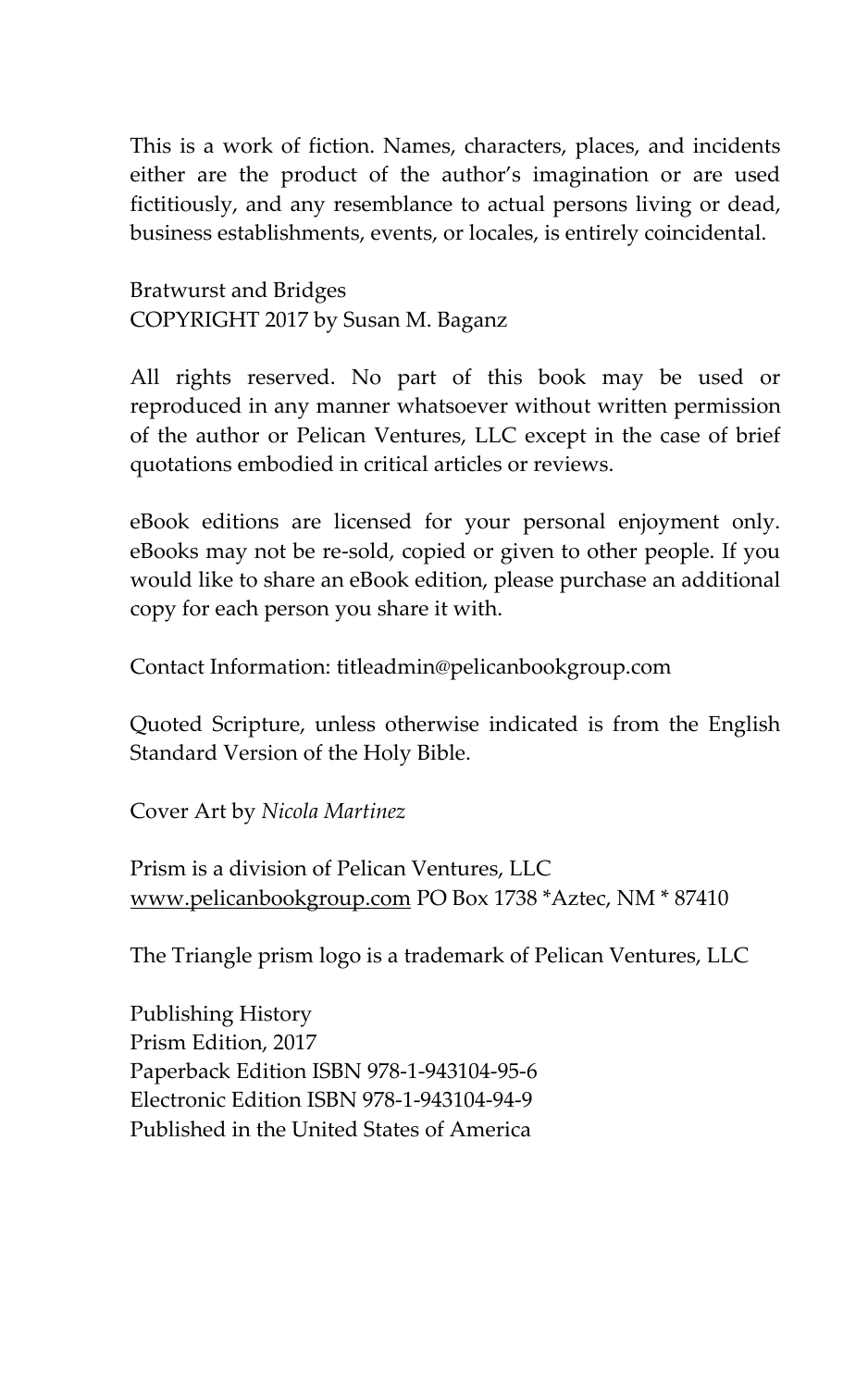#### *Dedication*

To David Mundt and Ken Nabi. You both believed in God's calling for my writing long before anyone else. I am grateful and blessed to have been led by you both.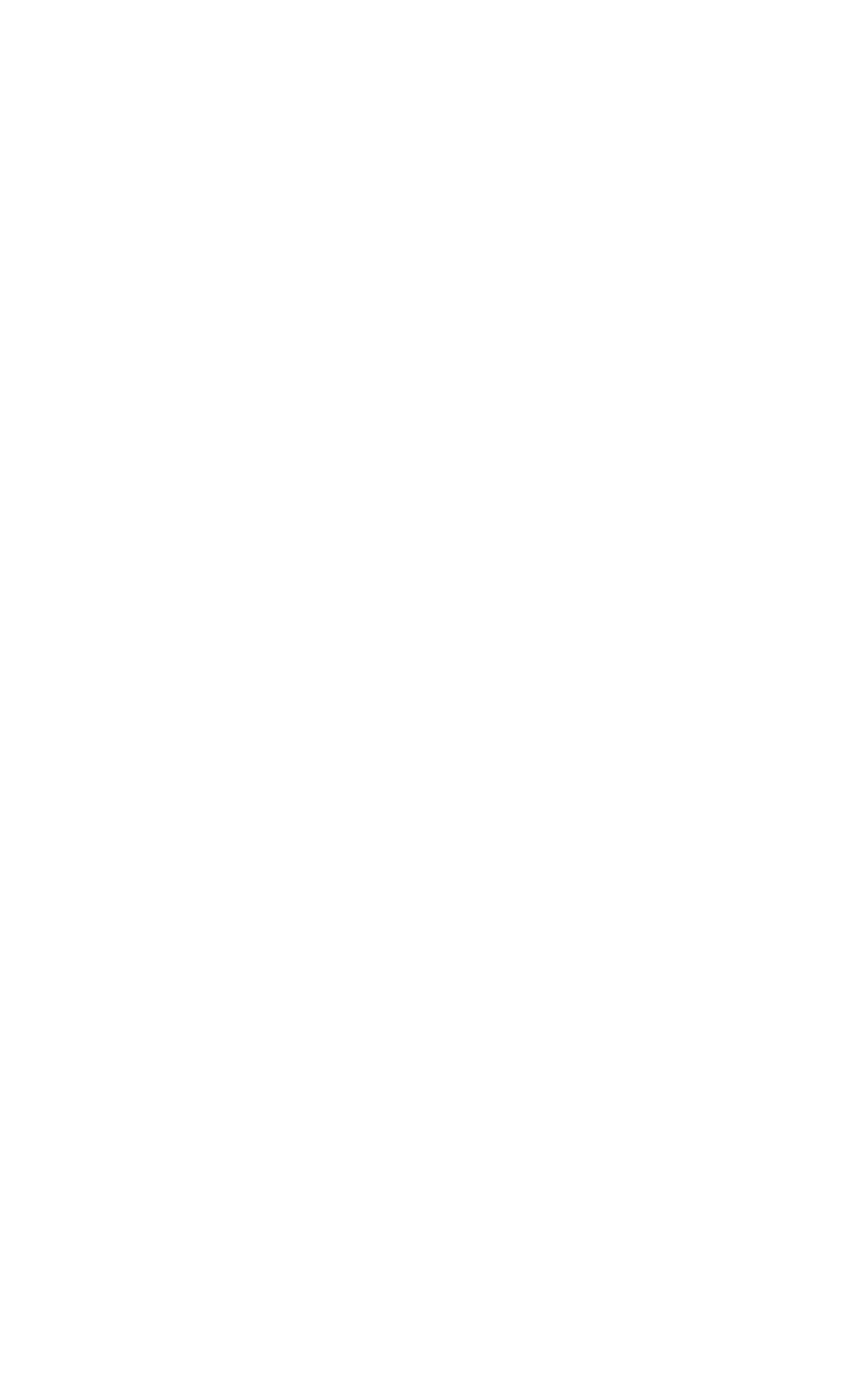#### *Other books by Susan M. Baganz*

Orchard Hill Contemporary Romances *Pesto & Potholes Salsa & Speed Bumps Feta & Freeways Root Beer & Roadblocks Bratwurst & Bridges Doughnuts and Detours (coming soon!)*

Black Diamond Christian Gothic Regencies *The Baron's Blunder (novella) The Virtuous Viscount (coming soon) Lord Phillip's Folly (coming soon)*

> Historical Christmas Novellas *Fragile Blessings Love's Christmas Past Gabriel's Gift (coming soon)*

> > Short Stories *Little Bits 'O Love*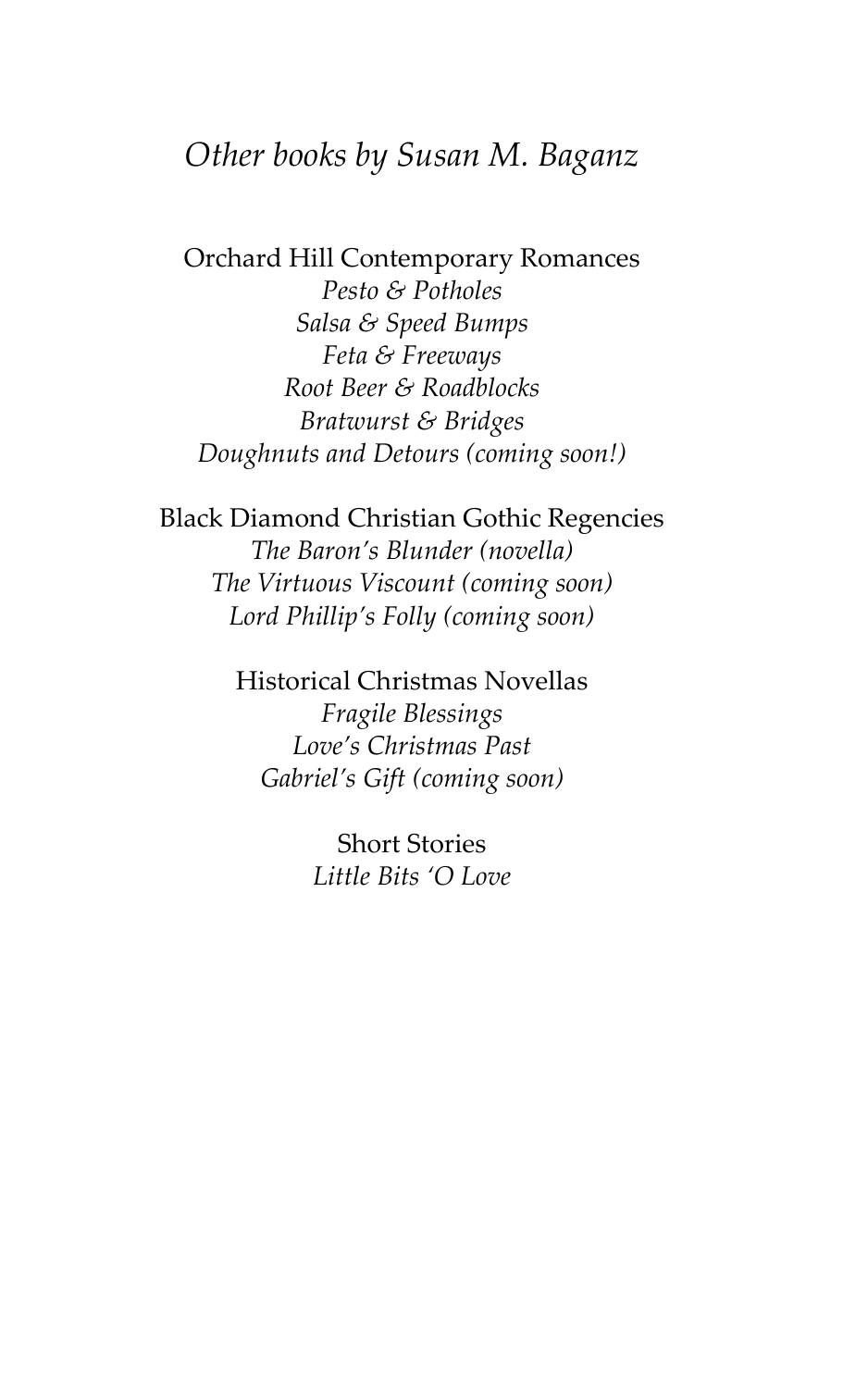# **PROLOGUE**

#### *Parting is all we know of heaven and all we need of hell.* Emily Dickinson

*January 2013*

Smoke filled the air. Dan bolted into the house dropping his keys as he rushed to the kitchen. 'Sharon!' he yelled through a cough. On his mad dash to grab the flaming pan on the stove, he almost tripped over her. He opened the sliding glass door off the dining area and tossed the metal, flames and all, into the snow with a resounding *hisssssss*.

He ran back to his wife sprawled on the kitchen floor. 'Sharon?' He checked for a pulse. None. Panic seized him as he fumbled for his phone and called 911 while beginning chest compressions. 'Yes, my wife's not breathing. I started CPR. Send someone, please.'

The phone dropped to the floor as he counted out compressions. Under his breath, he repeated the chorus to *Staying Alive* to keep a rhythm, broken only by coughing as the hovering smoke continued to assault him.

*Don't be dead. Come on, sweetie. I need you. You're too young to die*. Tears fell onto her cotton shirt. Minutes dragged on like hours until a paramedic pulled him off. Dan stood by in disbelief as they too failed to revive her.

The coroner arrived. Dead on the scene.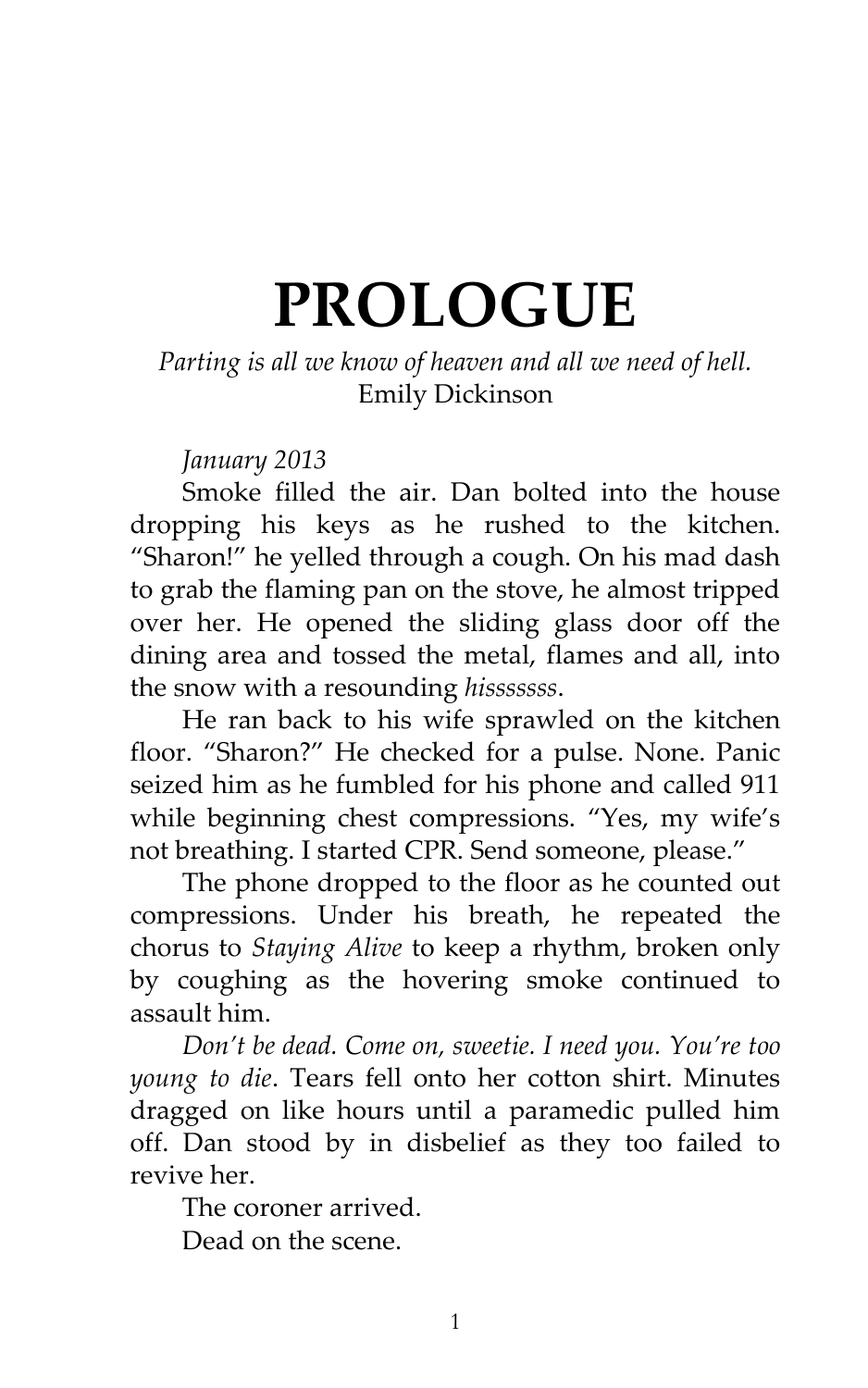The words spoken to dispatch by the paramedic pierced his soul. He listened to his voice answer questions, but it was as if he hovered above it all. People came and went in a haze. They covered up the body of the woman he loved and carried her away to the morgue. *The morgue?*

Unreal.

When the house was empty again a chill reminded him of the open sliding door. He went out to retrieve the pan and tossed it in the garbage outside. He shut the door behind him in a daze and collapsed on the couch.

She was gone. His wife of ten years. He grabbed his phone, dialed her parents, and broke the news. He repeated the process with his own before calling Pastor Andrew.

'Sorry to bother you so late.'

'That's fine, Dan, what's up? You don't sound good.'

'Sharon's dead,' he choked out. 'I don't know what happened. I came home from worship rehearsal and she was…dead. The paramedics, coroner, and police all just left. I tried to revive her…'

'I'm coming over,' Andrew said.

'No. It's late. I just wanted you to know.'

'I'm coming over. No arguments.' The call disconnected.

His stomach growled. Sharon often prepared something light for him on rehearsal nights. Even if he ate earlier, he always came home hungry. He rose and headed to the kitchen. Opening the fridge, he found his favorite dessert, homemade apple pie. He stared at it, realizing it was the last act of love his wife showed him. He slammed the door shut as his gut rebelled at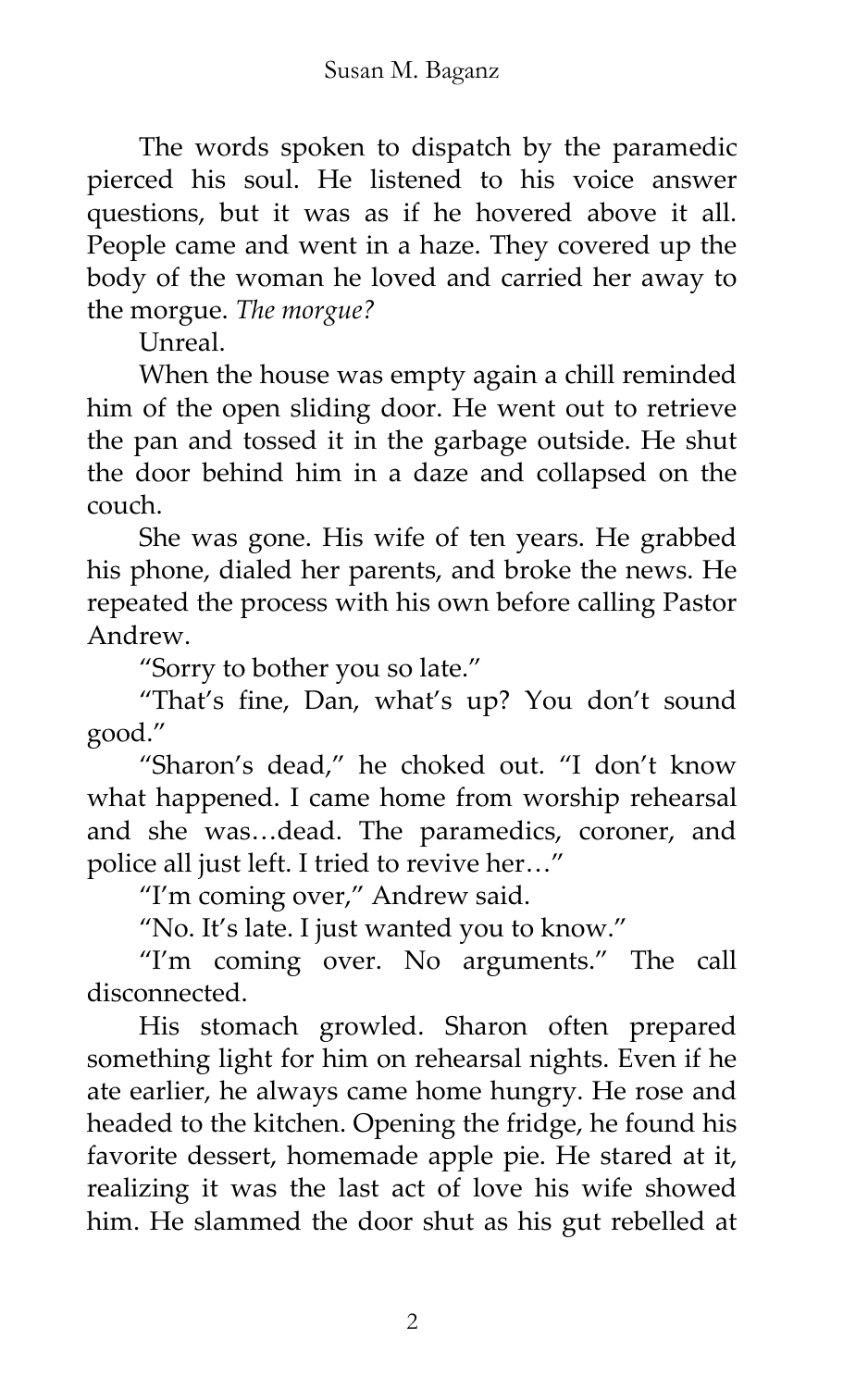the thought of food.

Soon Andrew arrived along with Tony, Simon, and Nick, the members of his accountability group. They surrounded him.

The men laid hands on Dan, and Andrew prayed. 'Heavenly Father, You knew Sharon's beginning and end, and You understand Dan's grief at losing his beloved wife. Wrap Your arms around him now in the wake of this loss and sustain him through the days to come. We won't pretend to understand why You've chosen to do this, Lord. But we still love You and bless Your holy name.'

Dan had no more tears to cry. 'Thanks. I've called our parents and now you. Can you let others know?'

'Sure. Come on. You'll stay with us tonight.' Andrew pulled Dan to his feet.

He nodded. Any energy to protest went out the door with his heart. A house of memories surrounded him and he wondered if he could live through this. There was no way he could sleep here tonight.

He trudged to the bedroom and stared at the bed where they had slept together, cried together, loved. He shoved some clothing in his gym bag and hauled it back to the living room. Opening the front door, he followed his friends out and locked it.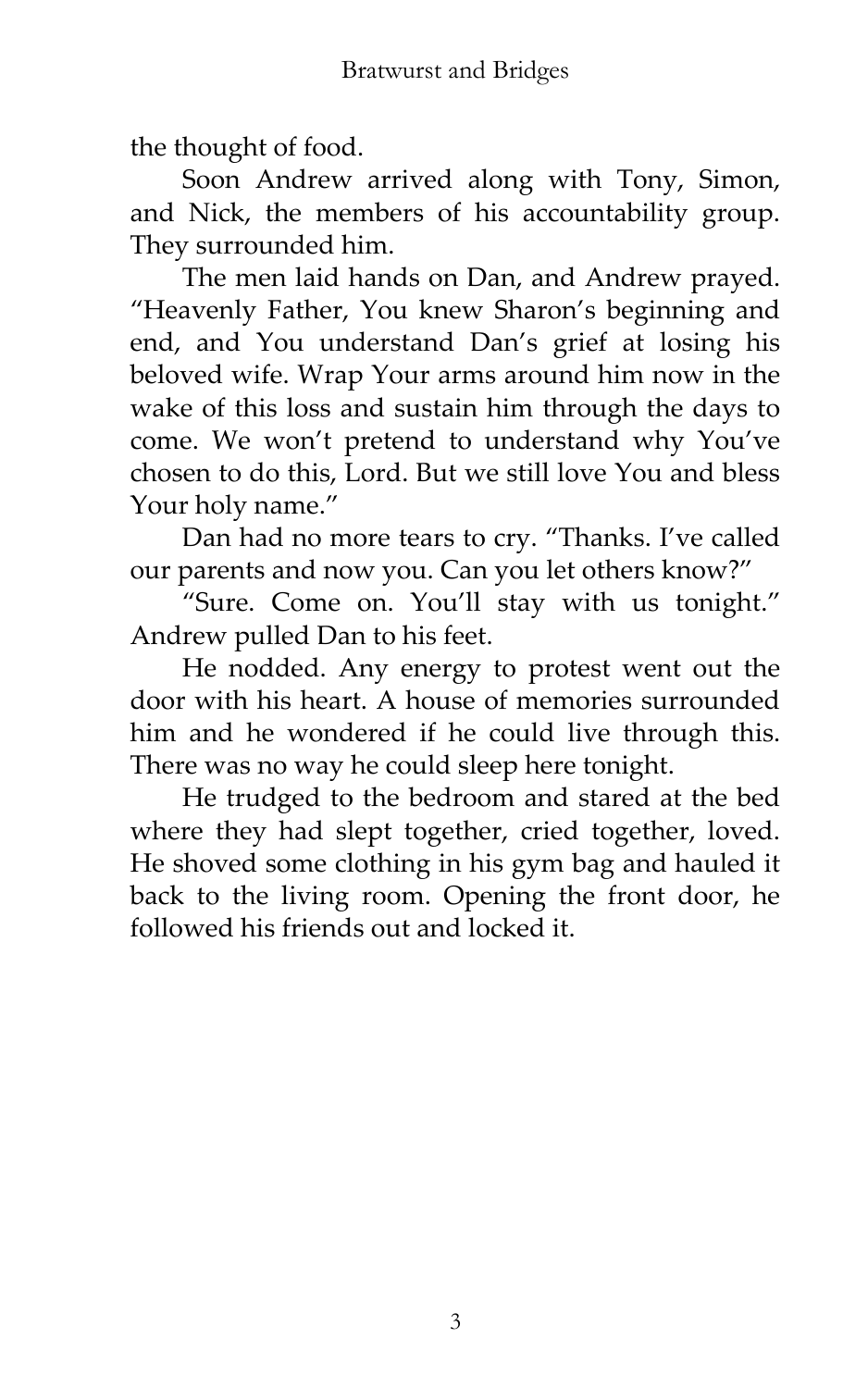### **ONE**

#### *Mourning is love with no place to go.* Anonymous

#### *January 2014*

The last box was dropped on the stack that lined the wall of the two-bedroom apartment. 'Thanks, Tony.'

'Call if you need anything, OK?'

Dan nodded. The door shut behind his friend and he took in the space around him. A new bed was in the bedroom with new nightstand and dresser. There was a new sofa and loveseat, kitchen table. Even the dishes, pots and pans, and silverware were new. He'd sold almost everything that reminded him of her—except for a few boxes tucked in the closet of the guest bedroom containing pictures and memories of the children they'd miscarried, her journals, and a few other items from their ten-year marriage. Her photo was on the nightstand by his bed and even looking at that was torture.

Next to his apartment door was a small office that shared a wall with the apartment across the hall. One wall of that room had the hallway on the other side, the room butting up against a similar office in a similarly designed apartment. A wall in the hallway spanned the distance between their doors which mirrored each other in the hallway. He'd make that his home office. The other two apartments on this floor were at the other end of the hall with windows facing

4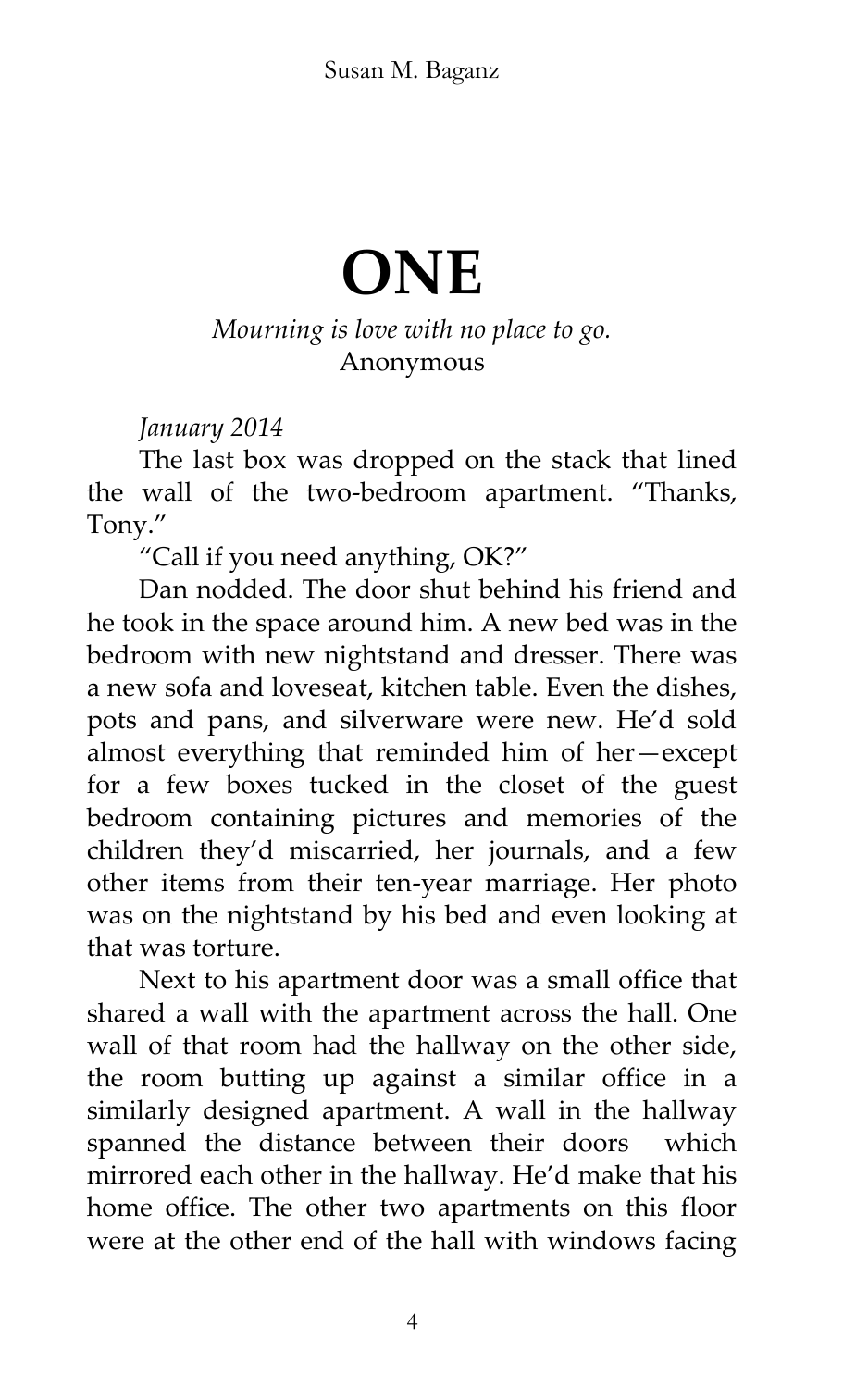the parking lot.

One year had passed. He stopped by the cemetery yesterday and trudged through snowdrifts in the subzero weather for the reminder that this was his reality. That was when he finally took off his wedding ring. At thirty-four, he was a widower. An unmarried pastor at a church meant he needed to be extra careful as he worked and served. He had no wedding ring to keep the more forward single women from approaching him and making suggestions.

*Right. Like I'm some 'catch.'* In reality, he'd buried part of himself in that cemetery. Hopes. Dreams. The one person who'd understood him best…

A bang on the wall adjoining his apartment to the one across the hall startled him. Then a cry. Some softer words and a shout. *Great.* His neighbor had kids. Loud kids. Well, it was probably a good thing he spent so much time at work, then…and that his bedroom was on the far side of the apartment away from that wall.

Except he was on a forced leave of absence. He might appear put together on the outside, but inside he was numb. He'd sold the house he'd shared with Sharon and was on the cusp of an unknown future. For the last year, Andrew, his boss and senior pastor, had suggested he take time off. He'd resisted.

Finally, Andrew sat him down and insisted he take time off to heal. He mentioned "unresolved grief" and the need to rest and adjust. Andrew was right. As a pastor, Dan counseled mourning families often. So why had he been so blind and resistant to his own need to process his loss? Once Sharon was in the ground, he'd buried himself under the needs of ministry and the hurts of the people coming into his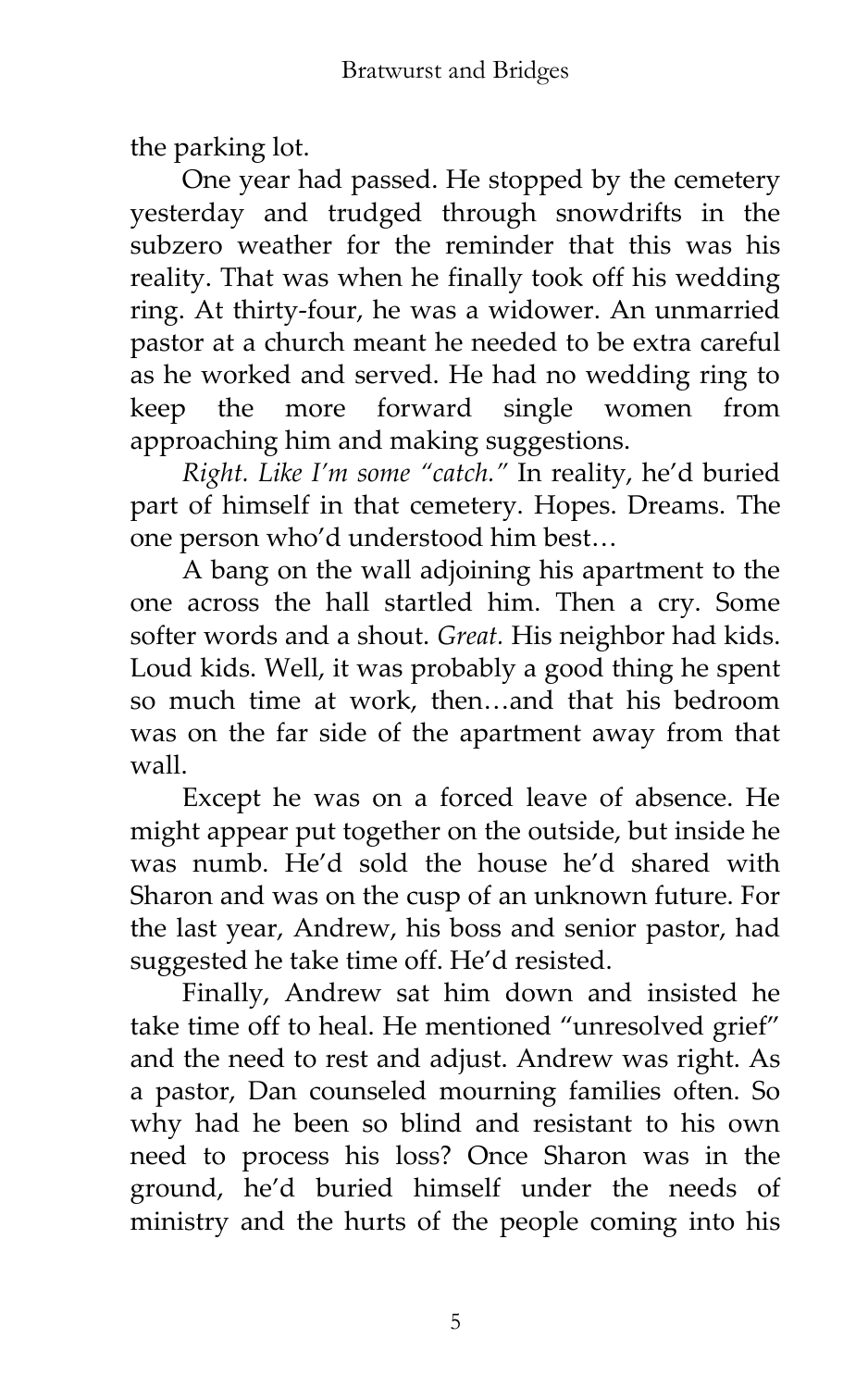office. It had seemed safer than looking inside his own heart.

The calling to ministry had grown heavy now that he'd been barred from work. He wondered, was it time to quit? Move on to what his father called "a real job?" What would he even be good at? Ever since accepting Christ at fifteen, he'd only ever wanted to be a pastor.

*Bang! Bang! Crash!*

Dan stood up and went to the door, opened it, and strode across the hallway. He gave the wood three firm raps.

The door swung open and a child ran headlong into him. Dan stumbled backwards, finding support against the hallway wall that ran between the two apartments. The child ran past him into his own apartment.

A young woman appeared in a snug tank top under an unbuttoned flannel shirt falling off one shoulder…and shorts and silly fuzzy pink boots. 'Quinn! Get back here!'

She pulled up short at the sight of Dan. Her stormy gray eyes suddenly struck him. Red hair pulled up in a sideways ponytail with bangs *à la* Valley Girl from the 80s provided a contrast with her pale skin.

'Oh. I'm sorry,' her voice was low and husky, and he took note of the piercings on her face. 'My son—'

'—just ran into my apartment.' Dan straightened to his full six feet in height. Instant thoughts condemning this scatterbrained mother and her unruly children raced through his brain. *Stop it. You don't even know her*. Shaking his head, he said, 'Is that your only child, or should I be expecting another any minute?'

A little head framed in fuzzy orange curls and bright brown eyes, peered out from the side of the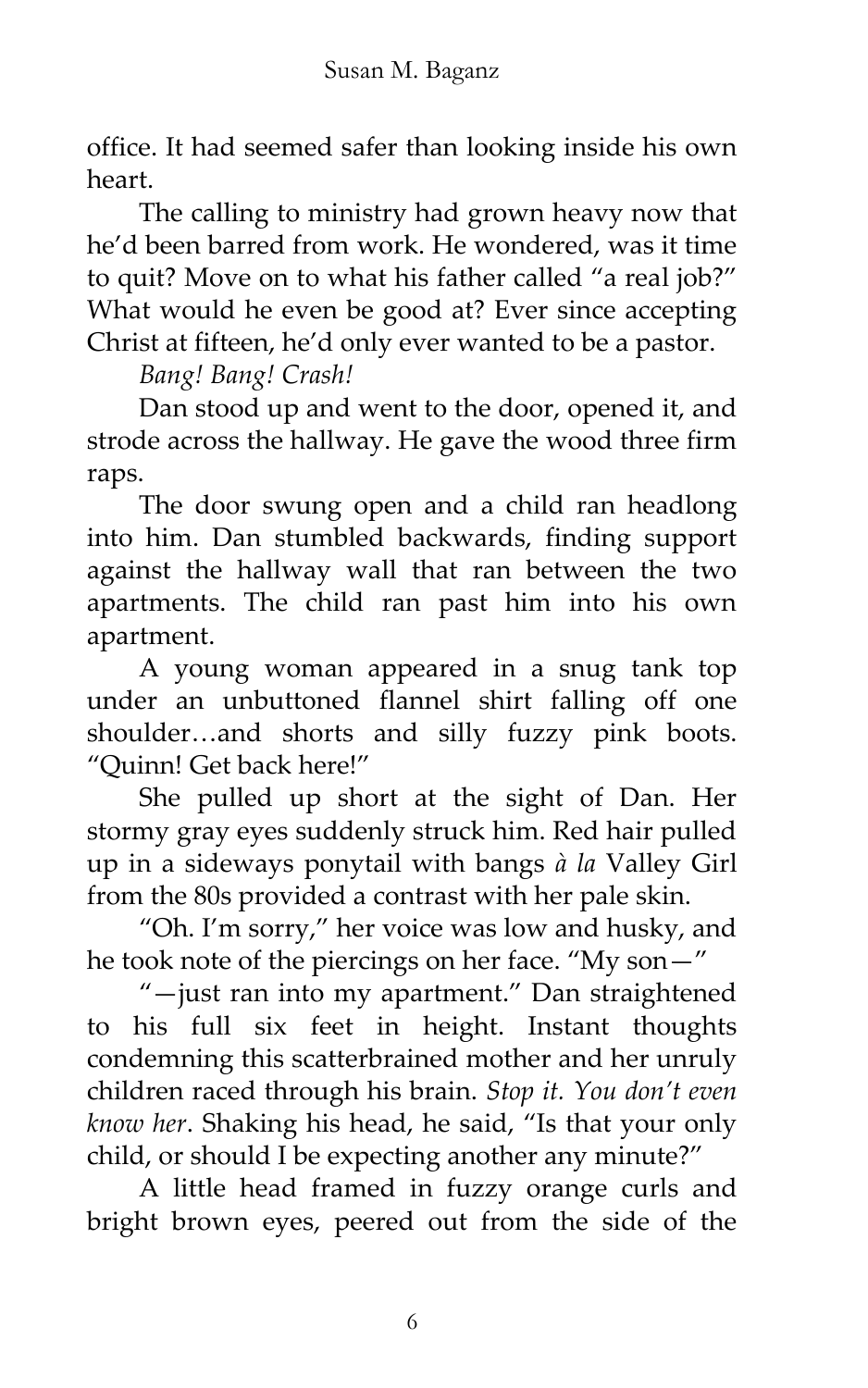door.

The woman glanced down. 'I only have the two, and she's not as prone to mischief as her brother. I'm terribly sorry. They are always a bit wild when they return from a visit with their father. May I come in and search for Ouinn?"

Dan nodded. The woman picked up the little girl and straddled the child on the hips of her low-rise jean shorts. He led her into his apartment, leaving the door open.

'Quinn?' The young woman called as she started to inch around the space. She turned and shot a hand out at him. 'I'm sorry. Where are my manners? I'm Skye. My son Quinn is our rabble-rouser and Meghan here is my little mouse.'

"I'm Dan. I just moved in." He let his hand grip hers in a quick shake before letting it drop.

Skye turned and quickly resumed searching the apartment with Dan trailing her.

~\*~

Skye took a deep breath and hoped her face hadn't turned beet red. It was a terrible look for her and she was embarrassed that this was how she managed to meet her handsome new neighbor. She'd watched him moving in and couldn't help but drool over his modelesque appearance. Blond hair, the soul patch and nerdy glasses made him even more swoon-worthy. *Hey, I might be divorced but I'm not dead*. In an empty second bedroom, she found Quinn hidden in a closet next to boxes labeled *Sharon*.

Another woman held this man's heart. Better to realize that now. But he wore no ring on his finger. A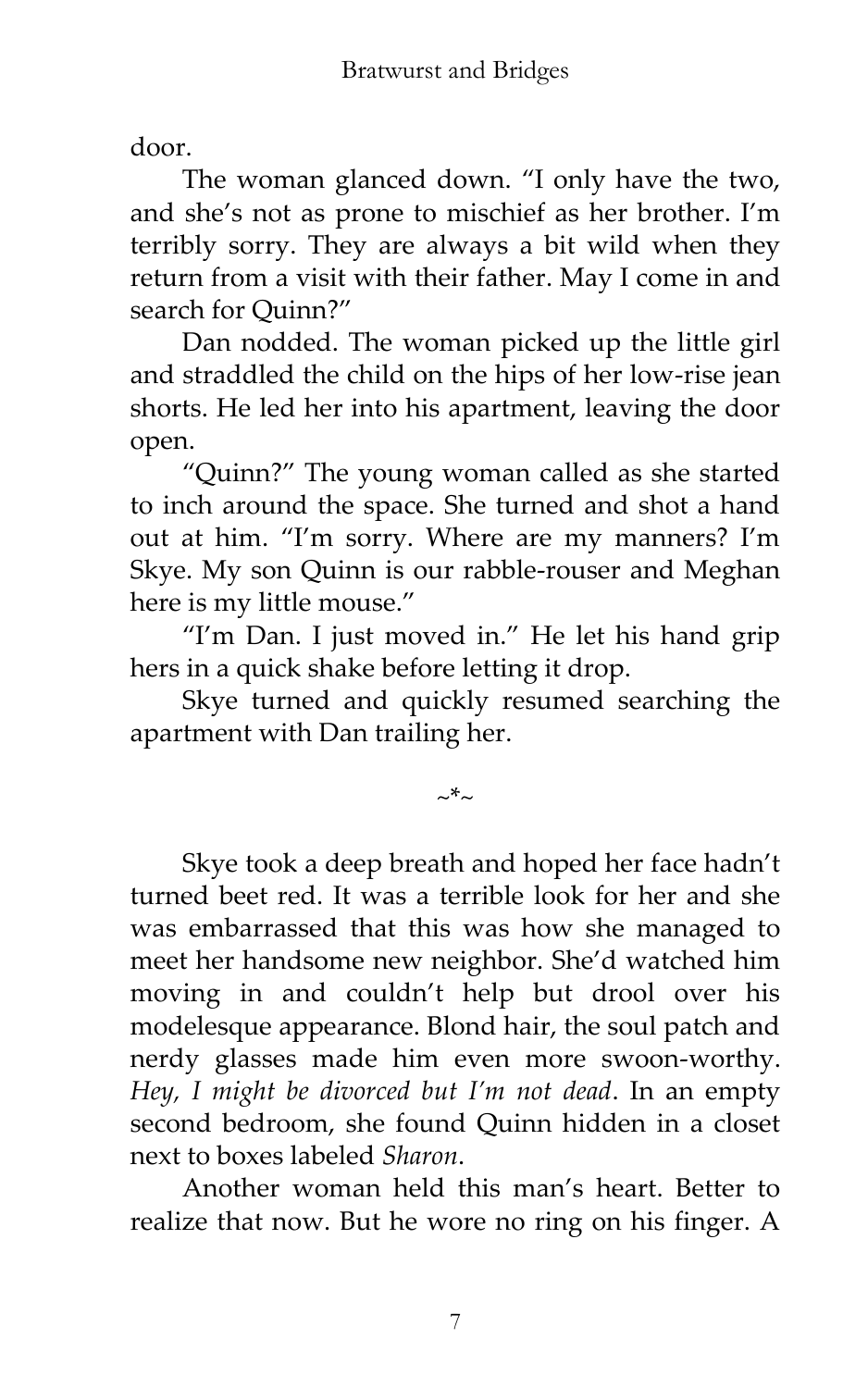white line where the ring would have been told her there used to be one there…until recently.

She grabbed Quinn's wrist and pulled him to his feet. 'That was a bad job, Quinn. Now you apologize to Mr. Dan here for trespassing in his home.'

The little boy with the dark hair and blue eyes stared up at Dan. "I's sorry, Mr. Dan."

'I am terribly sorry too, for the noise and the disruption in your day.' Skye half-swung, halfdragged Quinn. She noted the frown on her neighbor's face. Obviously, she failed to impress him. Without another word, the door shut behind her. She went to her own apartment, released her kids, and closed the door firmly.

The tears came unbidden. She didn't think she was unattractive, but obviously her ex, Riley, disagreed. The names he called her when he was high on drugs still bounced around her brain. She wasn't going to let any magazine model, no matter how cute, make her feel bad about herself or her parenting.

She did that well enough on her own.

'Time for naps, kids.' She followed them down the hallway to their room and got them settled in their beds.

Returning to the living room, she looked at the mess Quinn left. The paints she set up to use were scattered all over. Thankfully, none spilled on the carpet. She picked up her supplies and righted her canvas and easel. She wanted to try her hand again at another painting since she'd heard from a gallery that was interested. She tried to set up before the naps to give her more time to actually paint before she needed to deal with the kids…obviously, that hadn't worked today.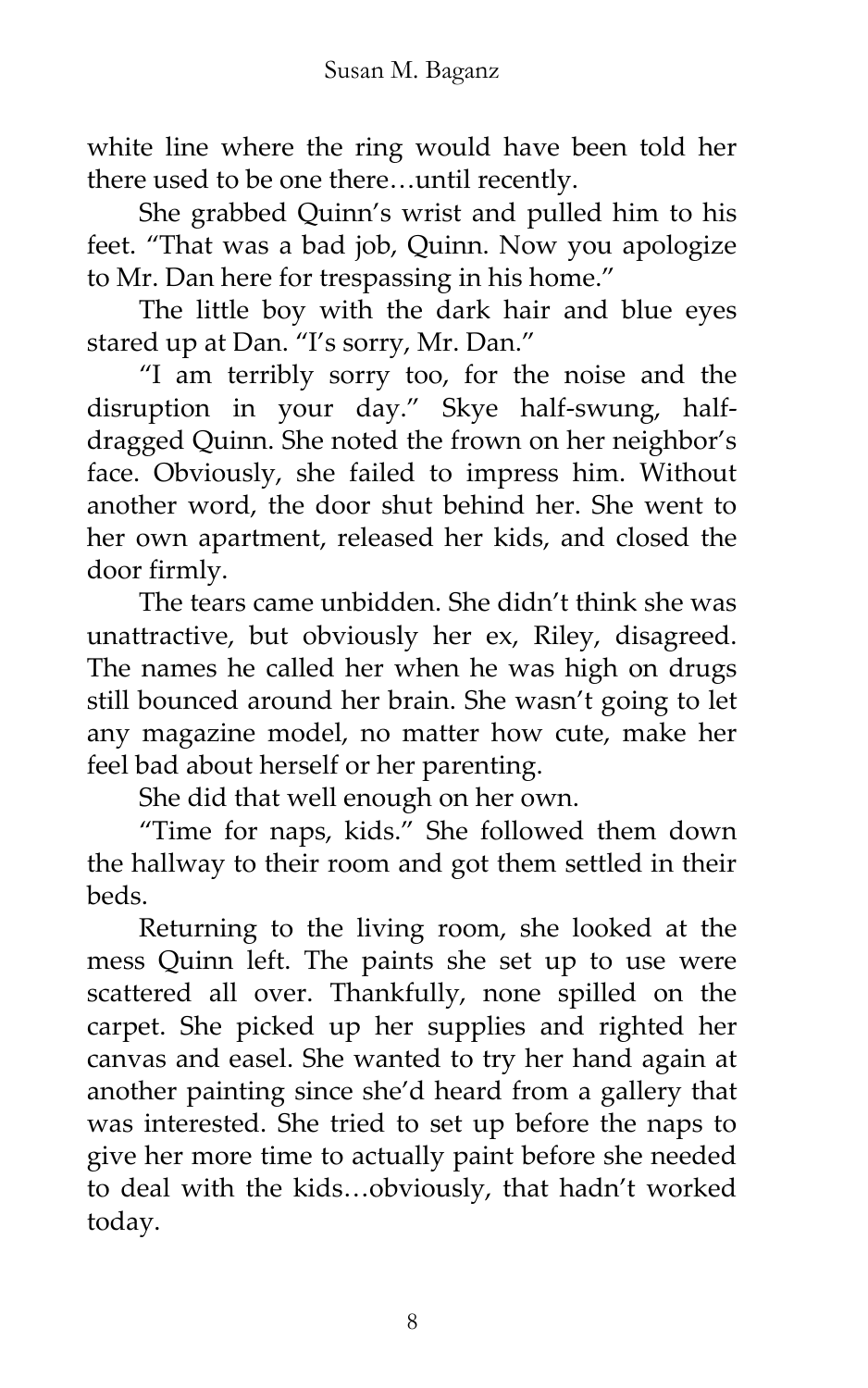Since the divorce, she'd gone on state insurance and food stamps. Her husband failed to support them even though the state garnished his wages. He often called in sick or was sent home for being hung over. She was surprised he even still held a job much less supported his drug habit. Better not to think about that though. She started to paint and dark colors mixed with red reflected her mood after meeting her grumpy neighbor.

*Can you blame him?* Her kids were wild and Quinn hid in his home. A single man wouldn't be used to the kind of chaos she lived with on a daily basis. This was mild compared to what she used to experience when she was married.

Never again.

Never again would she trust a man.

Especially not a good-looking one.

She painted and shushed the part of her brain that tempted her to consider the possibility.

*Dan*. Dang, but he sure was attractive. She'd be keeping an eye on his comings and goings.

Maybe there was a way to beg his forgiveness for their disturbance. They, whoever 'they' were, always said a way to a man's heart was his stomach. She longed for him to see her as more than a falling-apart single mother.

The knock on his door that evening shocked Dan out of his somber reverie. He opened it to find a different woman than the one he'd seen earlier. She was wearing actual jeans now instead of the shorts. Her hair was down, combed, and longer than he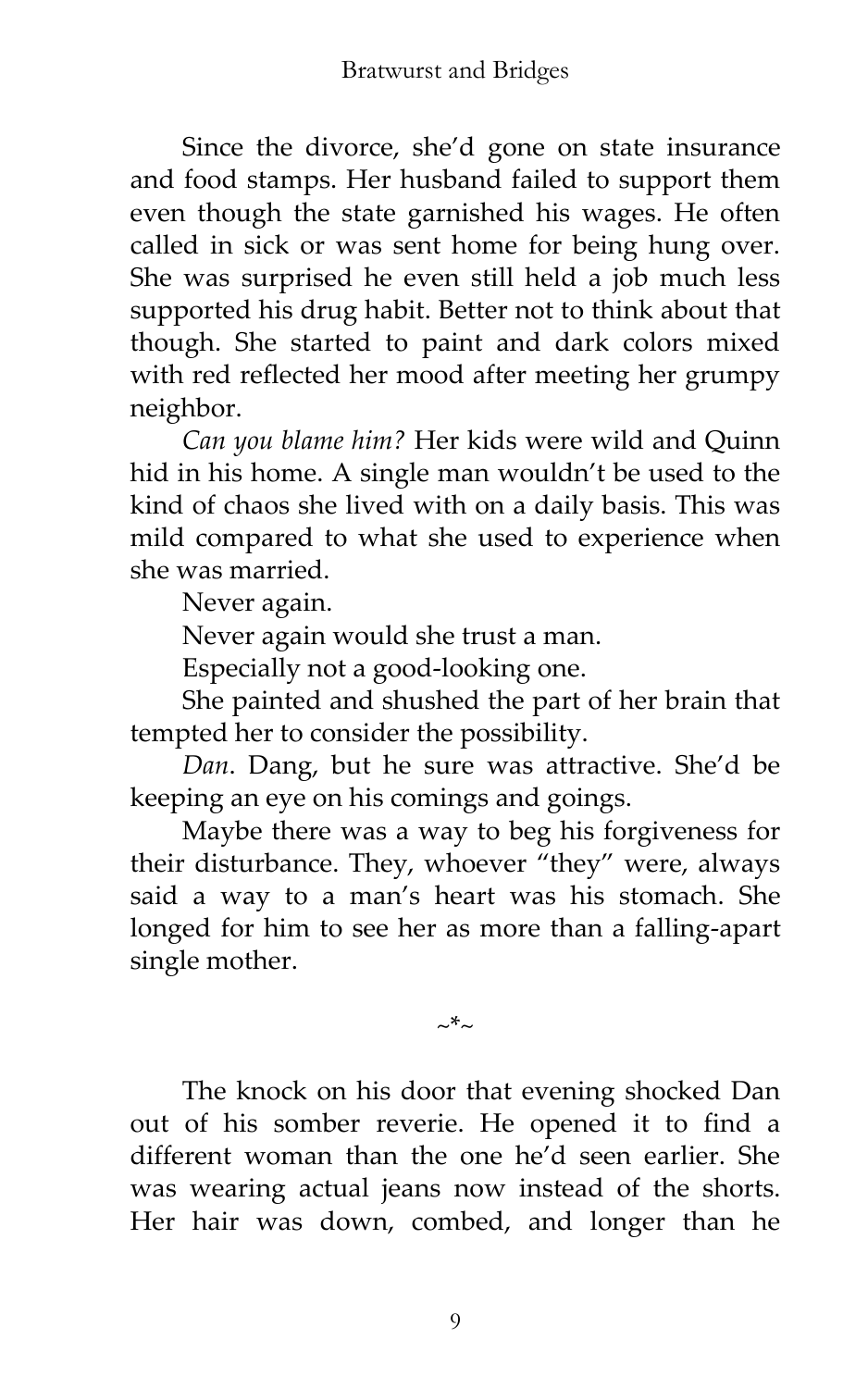expected. She sported black frames that highlighted her gray eyes. Eyes that looked into his, searching for something.

'Good evening, Skye. Can I help you? I don't think Quinn has returned to hide in my closet again.'

'No, Dan. I brought this for you as an apology for earlier and well, to welcome you as a neighbor."

She held up a pan and the scent of warm apples and cinnamon wafted up to make him salivate. He swallowed hard as he took the plate. "Thank you."

She handed him a potholder. "It's kind of hot."

He shoved it under the pan and rushed to set it on the table. He returned to the door where she stood, with the potholder and handed it back to her. "There."

'OK.' She glanced down at his naked feet.

His gaze followed hers. 'I'm new here but was wondering where you go to church?'

'Church?' Skye shook her head. 'I've no use for God. He's never been there for me when I needed Him"

'Really? What happened?' Dan leaned against the doorjamb. He was curious about this woman.

'Long story. But I'm OK now. The kids and I are doing better than ever.' Her eyes looked at him with a new wariness. 'Well, I'd better get back. Quinn is always into mischief.'

'Yeah. Thanks again for the pie.'

She turned and walked away, and he admired the view. He shook himself as he closed his own door and flipped the lock. He shouldn't consider the attractions of any woman. Not that there was a place in his heart for one. The scent of apple pie drew him to the table. He remembered the one Sharon baked for him before she died. He'd never been able to eat it and finally his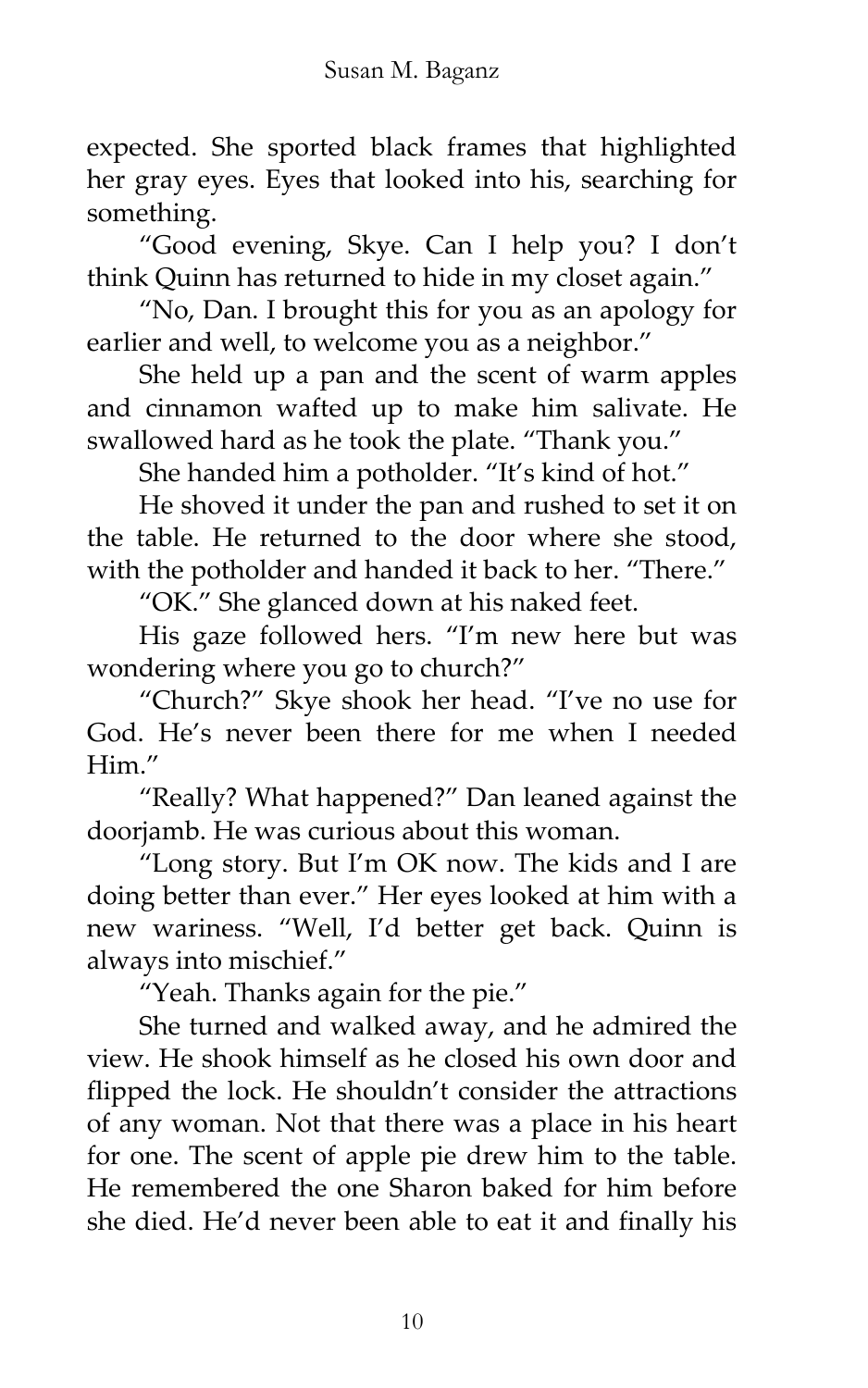sister tossed it away when she came to clean up for him. He'd avoided apple pie ever since.

As if baking that pie killed her? He stepped into the kitchen to grab a plate, spoon, and knife. He sliced a piece of pie and put it on the plate. He got some vanilla ice cream out of the freezer and put a scoop next to the steaming hot pie, grateful he'd gone shopping since Quinn's visit. Soon a white soup surrounded the pie. *Just the way I like it*. He sat down and broke off a piece with some ice cream. The spoon hung in midair as he contemplated taking the bite. *It is not a betrayal of Sharon to eat a piece of pie*. *You need to get over this*. He shoved the pie into his mouth and closed his eyes as he chewed, letting the warmth and the flavors mix. He swallowed.

Grief welled up within him, and he pushed the plate away as the tears came. *I should be done with this by now*. He disgusted himself with his weakness.

But he wasn't done, was he? *God, why couldn't Skye have baked me brownies, cherry pie, or anything else but this?* He rose so quickly the chair tipped over as he stumbled to the bedroom, collapsed on the bed, and wept.

Morning came and he struggled to prepare. He might not be working, but he longed to be at church. No one else had to know he'd been put on a leave of absence to heal. Did they? Could he bear being there? Where did a hurting pastor go to heal anyway?

He wished he knew the answer. It was Sunday and he'd start with a church worship service. But did he dare walk into Orchard Hill?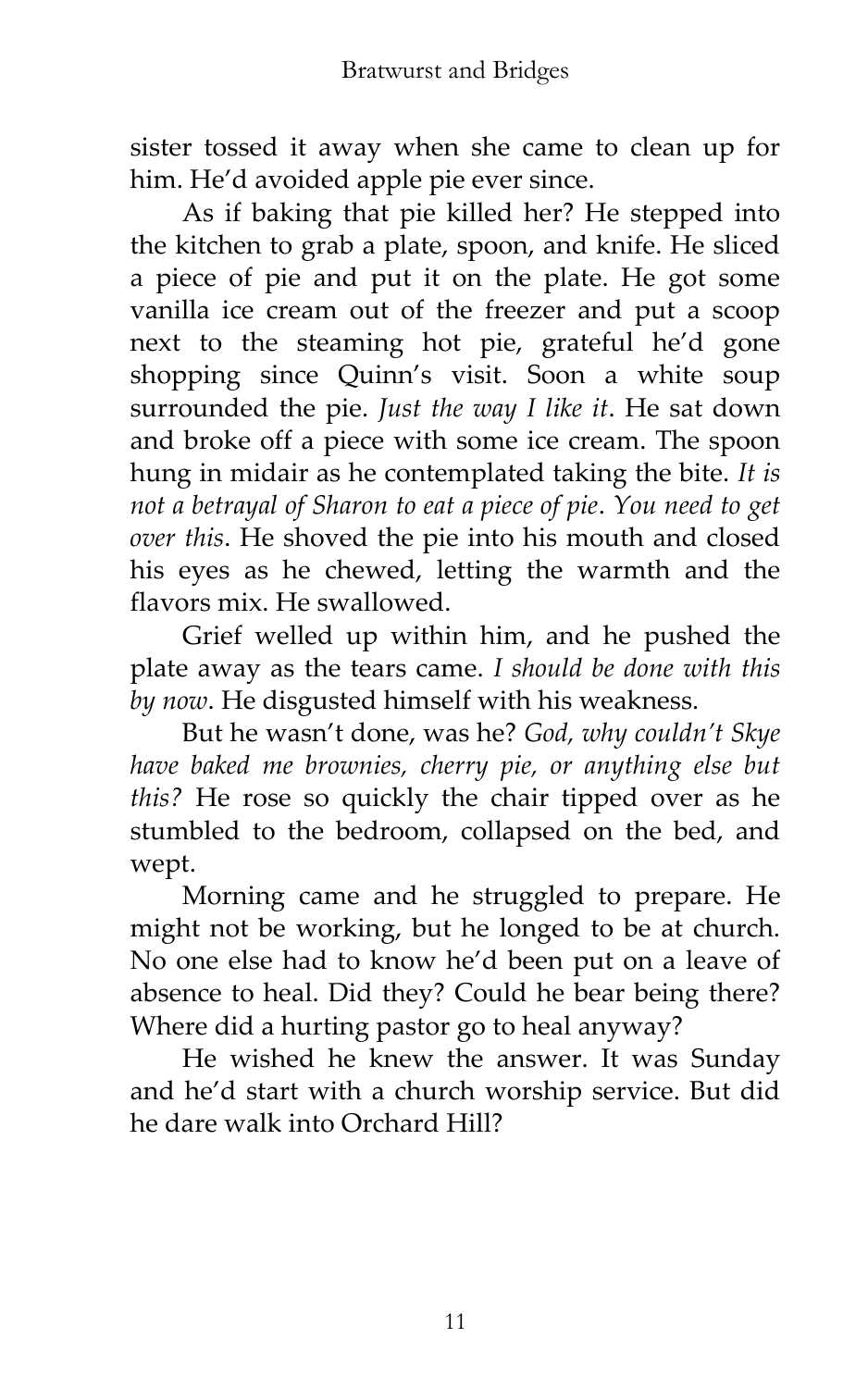## **TWO**

*My grief lies all within, and these external manners of lament are merely shadows to the unseen grief that swells with silence in the tortured soul.* William Shakespeare

Skye stared at her painting in shock. A man in tears. A cross. The dark colors of sorrow and pain. It resembled her new neighbor. She hadn't intended to paint him. It really wasn't him. He left that morning, head down, as if defeated before the day began. What haunted him? Whatever happened to Sharon? Her artist's curiosity was getting the better of her as she imagined all kinds of reasons for his low spirits.

She pulled out her sketchbook as the kids watched their favorite videos. Her pencil flew over the page as she sketched her neighbor. Different perspectives. Exploring. As if drawing him would give her insight into the darkness within.

The buzzer rang for the outside door and she rose to go to her intercom. 'Who is it?'

'Riley. I want to see you and the kids.'

'You're not allowed here. Leave or I'll call the police.'

'Aw, come on Skye. It's cold out here.'

'Then go where you'll have a warm welcome. Leave me alone."

He buzzed again and she picked up her cell phone as she checked the locks. 'Hi, Police? My ex-husband is trying to get into my apartment building. Yes, I have a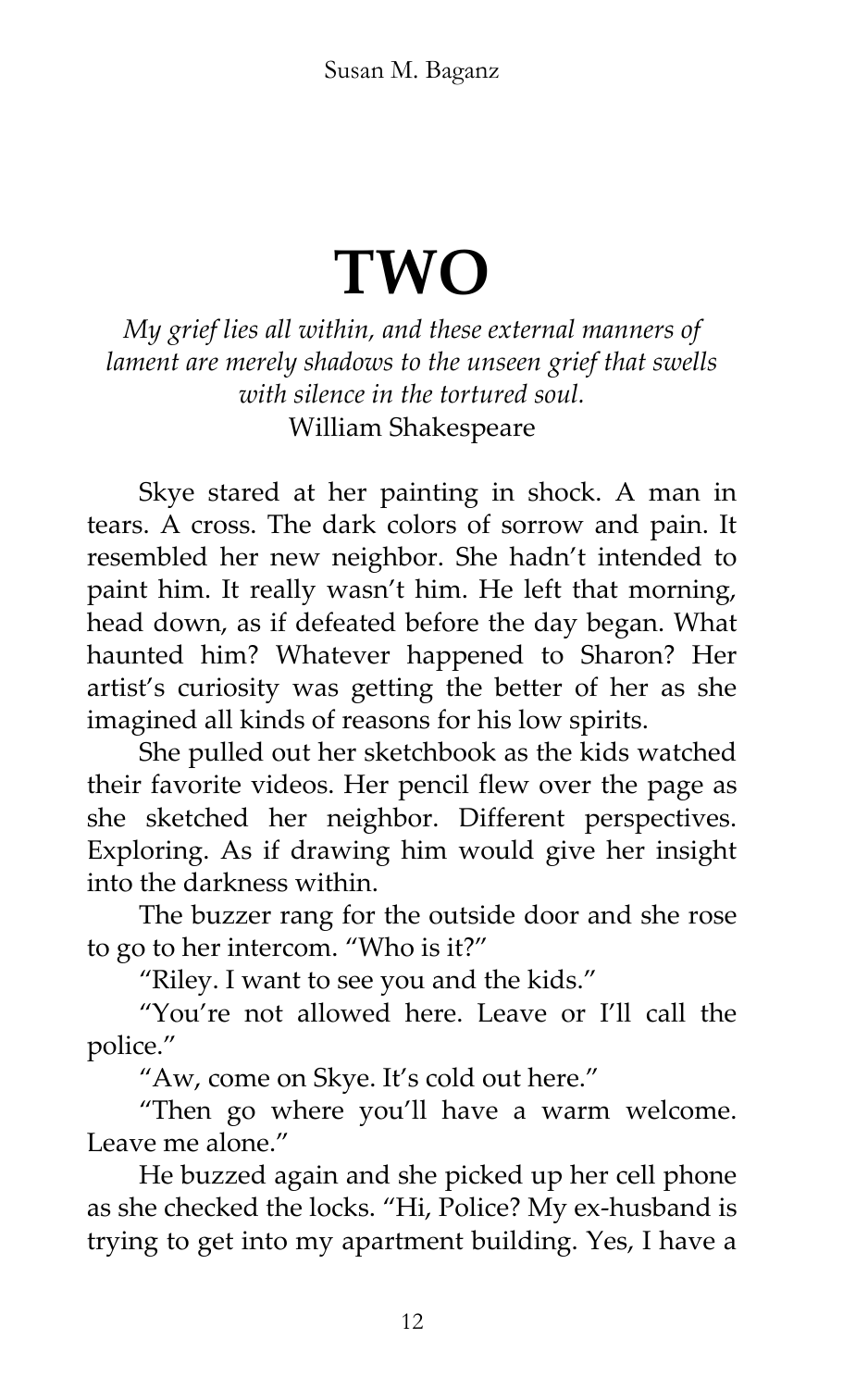restraining order. He won't leave.' The outside door opened and boots stomped up the stairs causing her heart to race. She shushed the kids and rushed them to her bedroom where she closed the door and asked them to hide in the closet. It saddened her that this was a well-known game to them.

'He's entered the building,' she said to the dispatcher.

'Police are on the scene. Can you buzz them in?'

"Yes." She stepped to the door and hit the buzzer.

'Come on, Skye. Let me in. You love me. I want to see my kids. You can't keep me from coming around.' He pounded on the door.

The officers ran up the stairs, followed by shouts in the hallway as he fought with them.

'Ma'am. Are you OK?' the dispatcher asked.

"Scared," Skye confessed.

'They've taken him away in handcuffs but an officer needs to talk to you. Can you open your door for her?'

'You're sure he's gone?'

 $''Y$ es."

She peeked out and a female officer awaited her. Skye unlocked the door and let the officer in. "Hold on a second.' She ran to the bedroom and let the kids come out. 'Coast is clear. You can go back to your TV show"

The kids ran to the living room, ignoring the officer and resumed their movie.

'I'm Officer Alvarez. Can I get your statement?'

Skye nodded and gave a rundown of the events and soon the officer left.

Her entire body shook. She went to her room, closed the door, and collapsed on the bed. When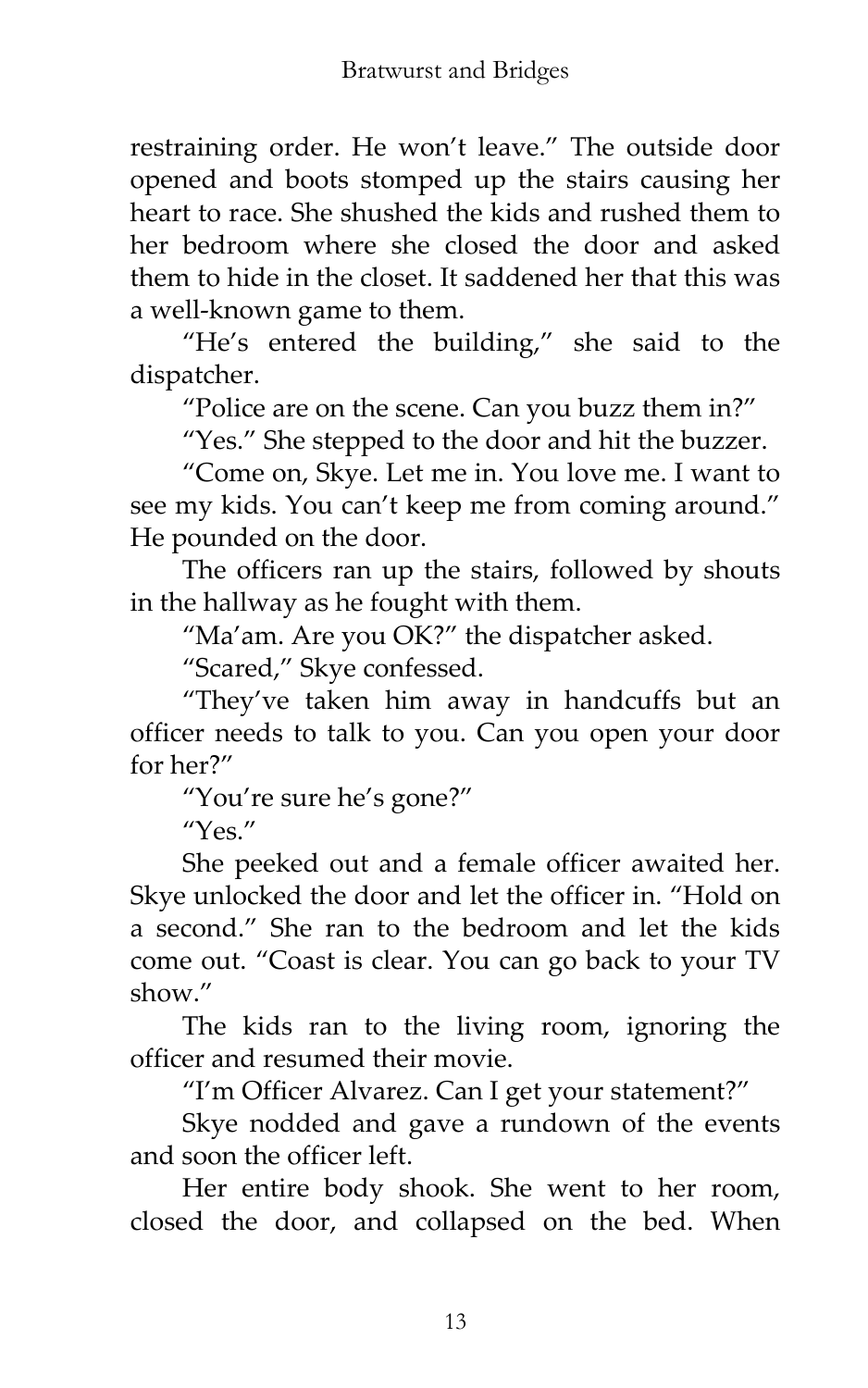would he ever leave her alone? When would she ever stop reacting like a wounded war vet every time Riley came near her?

She loved him once and used to do drugs with him. Until she got pregnant. Sometimes she wondered how her drug usage affected Quinn, who was hyperactive. But what did she know? Maybe that was normal for a four-year-old. In contrast, Meghan was quiet and withdrawn, and Skye wondered how much of that was a reaction to her mother's fear when Riley came around.

It still surprised her that she'd managed to leave him. Where had she found the courage? Riley's jail time made it easier to pack up and go without worrying about his immediate reaction. She had anticipated retaliation. The courts gave her full physical and legal custody and awarded him supervised visits. In spite of that, the kids returned home confused, and Quinn was especially wild. She wondered if Riley slipped Quinn drugs. Having the caseworker ensure the kids received no food from him didn't make a difference. Her son probably reacted to the insanity of his father.

When her heart rate returned to normal, she went to the bathroom to splash cold water on her face. She dried off and headed to the kitchen. Soon she was settled back down with a cup of tea and her sketchpad. Her drawings now took on a darker tone. Some abstract. Some so vivid it almost brought back her panic. Footsteps on the stairs made her jump to check. It was Dan, not Riley. She peered through the hole. He approached the door wearing his leather jacket, fogged-up glasses held in one hand. He stuck his key in the lock. As he turned it, he glanced at her door. Did